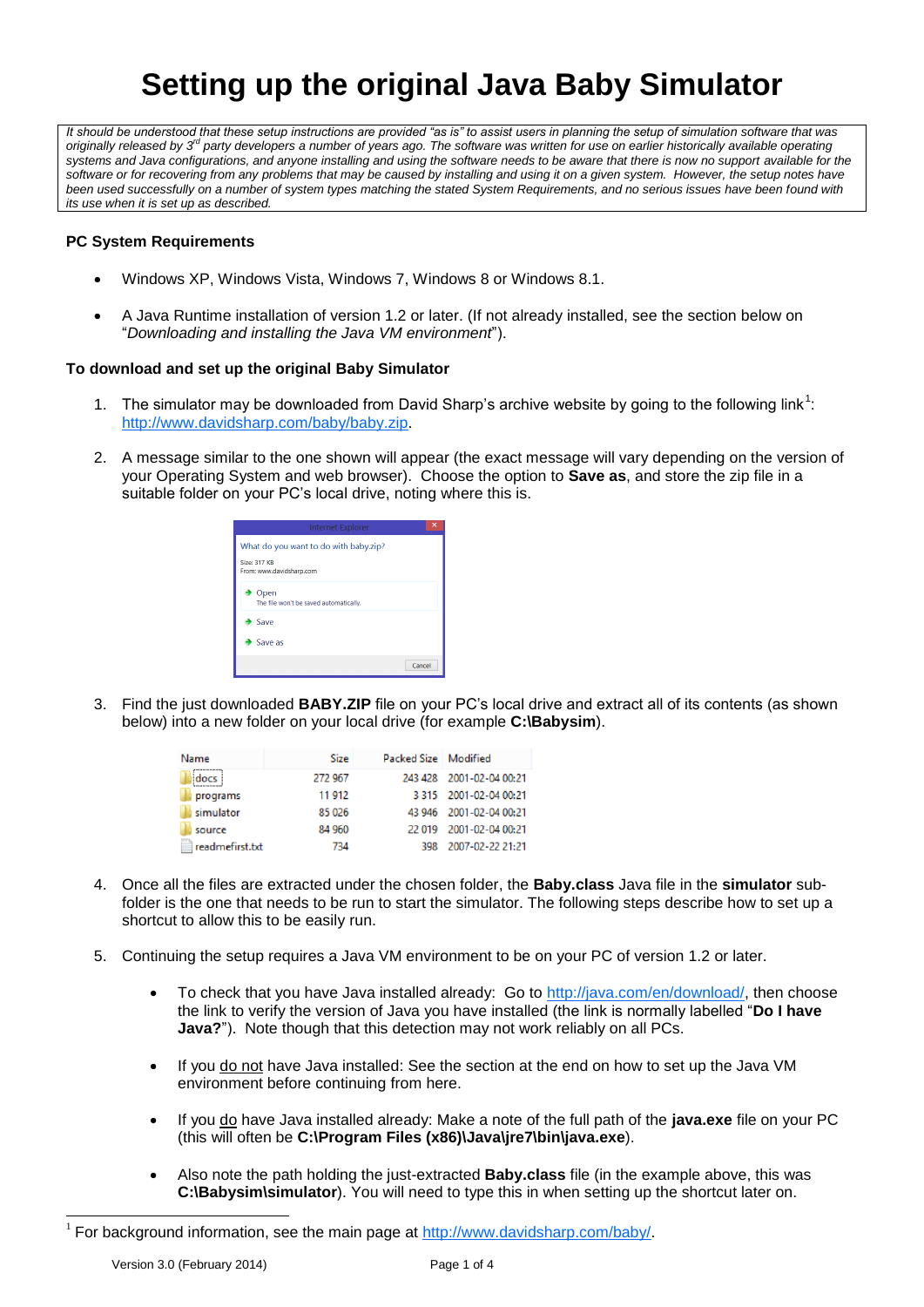- 6. To set up the Desktop shortcut link to be able to easily start up the emulator:
	- i. Right-click on a free space on the Windows Desktop, and choose **New,** then **Shortcut**.
	- ii. When the **Create Shortcut** window opens, click on the Browse button and navigate the folders to the location of the installed **java.exe** file (as noted above), then click **OK**. This will enter the path to the file for you into the location box, adding quotes around it if it contains spaces.
	- iii. After it does this, type in a space after it, followed by the word Baby **(note that it must be typed in with a capital "B" and the rest in lowercase)**.

It should then look like the following (check particularly that there is a capital "B" on Baby):

|                                                                                                                              | $\boldsymbol{\mathsf{x}}$ |
|------------------------------------------------------------------------------------------------------------------------------|---------------------------|
| <b>R</b> Create Shortcut                                                                                                     |                           |
| What item would you like to create a shortcut for?                                                                           |                           |
| This wizard helps you to create shortcuts to local or network programs, files, folders,<br>computers, or Internet addresses. |                           |
| Type the location of the item:                                                                                               |                           |
| "C:\Program Files (x86)\Java\jre7\bin\java.exe" Baby<br>Browse                                                               |                           |
| Click Next to continue.                                                                                                      |                           |
| <b>Next</b>                                                                                                                  | Cancel                    |

Click **Next** to continue.

iv. On the next screen, provide the Shortcut name on the next screen – for example **Babysim**, as is shown below:

| <b>A</b> Create Shortcut |                                      |                                           |  |  |  |
|--------------------------|--------------------------------------|-------------------------------------------|--|--|--|
|                          |                                      | What would you like to name the shortcut? |  |  |  |
|                          |                                      |                                           |  |  |  |
|                          | Type a name for this shortcut:       |                                           |  |  |  |
| Babysim                  |                                      |                                           |  |  |  |
|                          | Click Finish to create the shortcut. |                                           |  |  |  |
|                          |                                      |                                           |  |  |  |

Click on **Finish**. The shortcut appears on the Windows Desktop.

v. Before the simulator will run, you now need to change the **Start in** folder setting on the shortcut you have just created.

To do that:

Right-click on the shortcut just created on the Desktop, then choose **Properties**.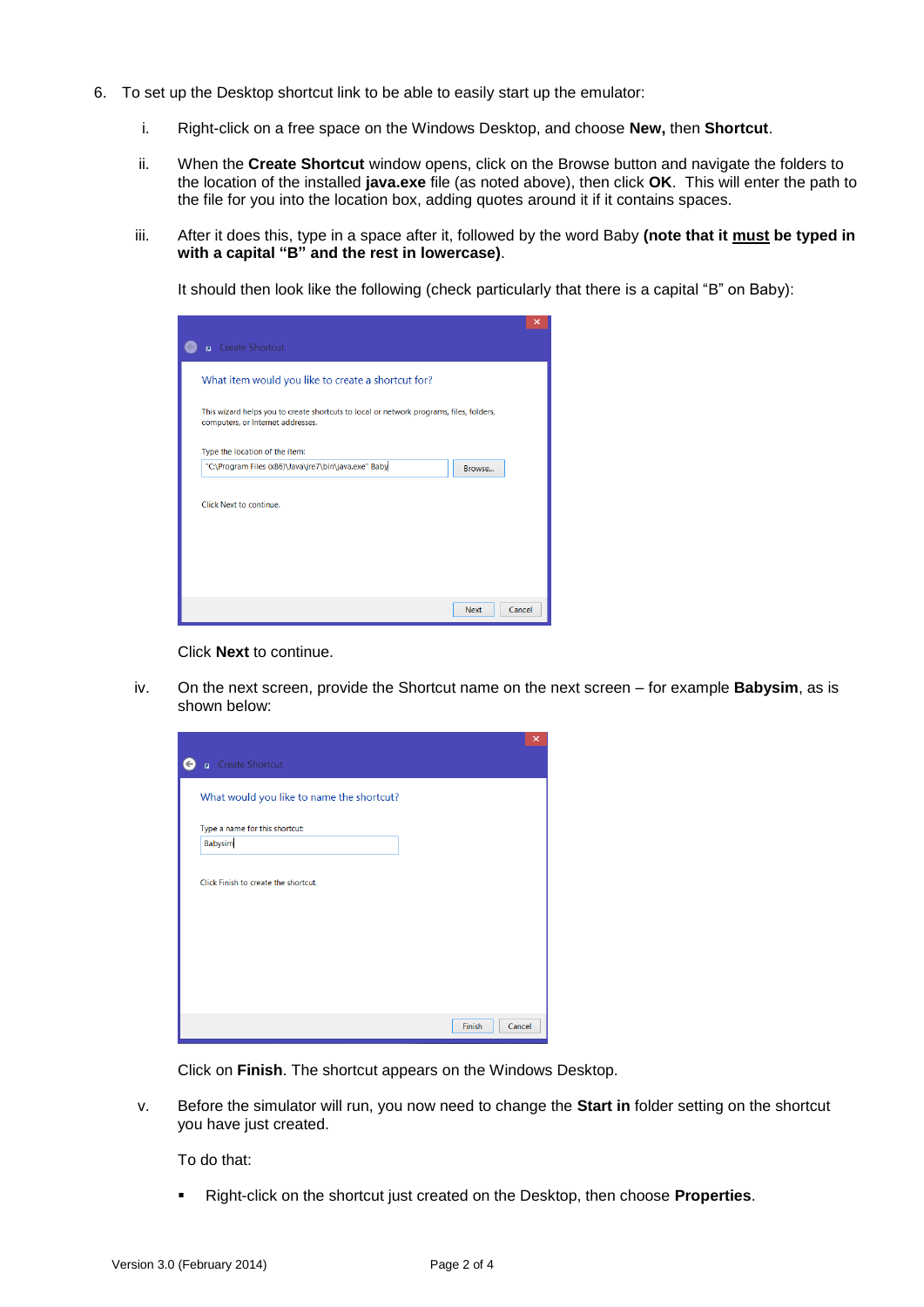- In the window that appears, overtype the **Start in** setting with the path you noted to the extracted **Baby.class** file, but *without* the Baby.class name at the end. If the path contains a space, you should include quotes around it. (For the example above, the result will read **C:\Babysim\simulator**).
- Change the Run setting from **Normal Window** to instead read **Minimized**.

| <b>Babysim Properties</b><br>矗 |                           |         |             |                                                      |                          |  |
|--------------------------------|---------------------------|---------|-------------|------------------------------------------------------|--------------------------|--|
| Colors<br>General              | Compatibility<br>Shortcut | Options |             | Security<br>Font                                     | <b>Details</b><br>Layout |  |
| Babysim                        |                           |         |             |                                                      |                          |  |
| Target type:                   | Application               |         |             |                                                      |                          |  |
|                                | Target location:<br>bin   |         |             |                                                      |                          |  |
| <b>Target:</b>                 |                           |         |             | "C:\Program Files (x86)\Java\jre7\bin\java.exe" Baby |                          |  |
| Start in:                      | C:\Babysim\simulator      |         |             |                                                      |                          |  |
| Shortcut key:                  | None                      |         |             |                                                      |                          |  |
| Run:                           | Minimized                 |         |             |                                                      | $\checkmark$             |  |
| <b>Comment</b>                 |                           |         |             |                                                      |                          |  |
| Open File Location             |                           |         | Change Icon |                                                      | Advanced                 |  |
|                                |                           |         |             |                                                      |                          |  |
|                                |                           |         |             |                                                      |                          |  |
|                                |                           |         |             |                                                      |                          |  |
|                                |                           |         |             |                                                      |                          |  |
|                                |                           | OK      |             | Cancel                                               | Apply                    |  |

When done, it will look like the following display:

After checking, click **Apply**, then click **OK** to save it.

7. The simulator should now be runnable from the Desktop icon.

Depending on your PC's folder layout and the security settings on the folder that you chose to extract the simulator into, you may also find that you need to review your folder permissions so that you can save and load Snapshot and Assembler program files at the chosen location using the simulator.

#### **Starting the simulator:**

- 1. Locate the Desktop icon (set up as described above) and double-click on it to open the simulator.
- 2. Three windows will open:
	- A DOS command window (automatically minimised)
	- A **Baby Simulator** store display and menu options window
	- A **Switch panel** window
- 3. Leave the DOS window minimised in the background (if you close it, the simulator windows will close), then size and drag the other two windows so that they sit side by side, as shown below: